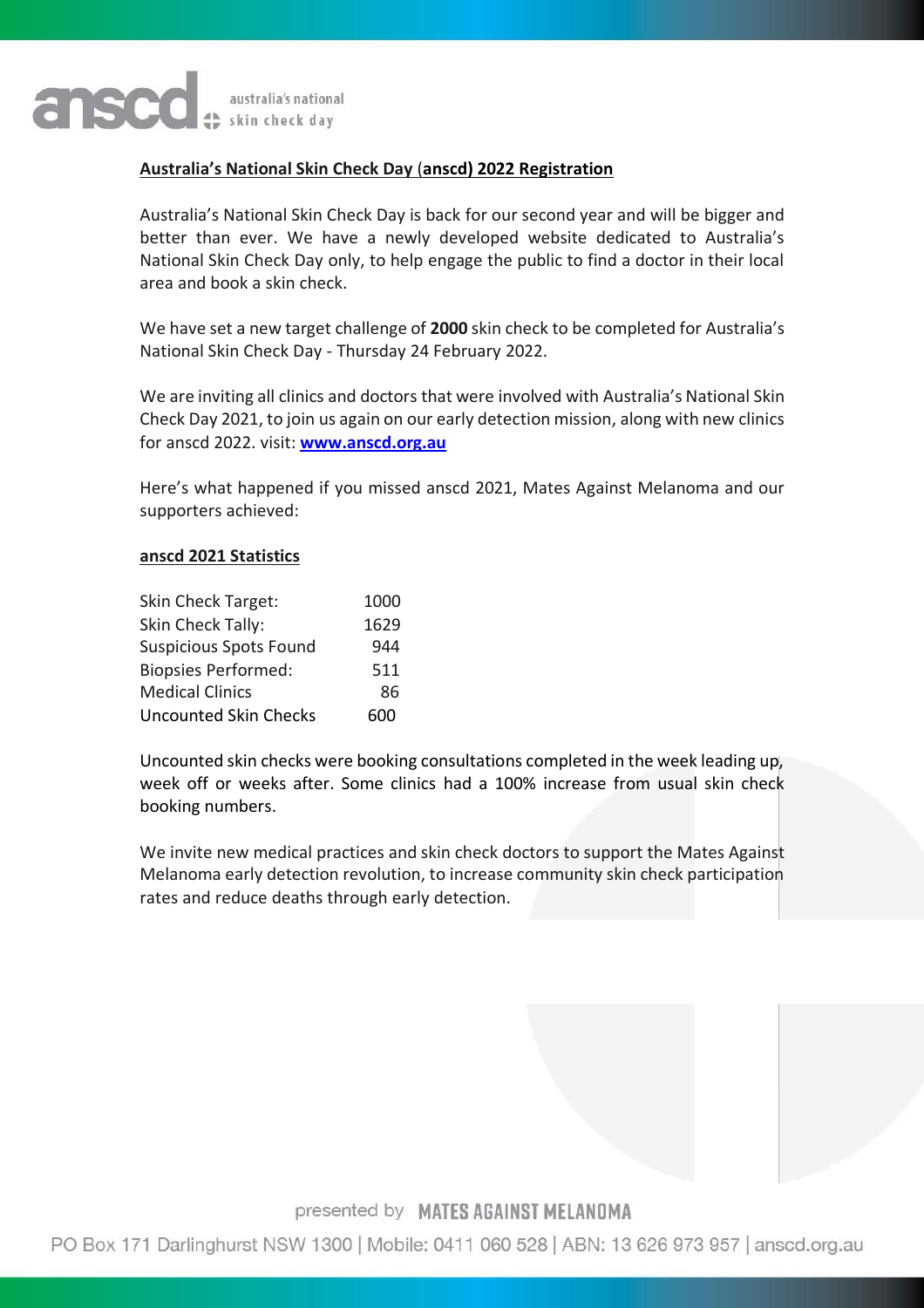

### **How to Register:**

Medical Clinics & Doctors registering as an official **anscd 2022** skin check doctor, will be required to complete the online registration. This will entitle you to receive an anscd membership.

To activate **anscd** membership complete your clinic details or personal details (if you are a practitioner that works out of clinic in onsite locations) and the location you will be working on **anscd 2022**. Provide payment and you will be automatically uploaded to the **anscd - find a doctor**, where community members and the public can search and book a skin check with in their local area.

Visit: [www.anscd.org.au/doctor-registration](http://www.anscd.org.au/doctor-registration) complete online form, submit with your membership payment. This will automatically populate your details to the anscd – find a doctor webpage. (Once registration is complete you will be sent a membership login which will allow you to update clinic details and passwords as required)

You are now a participating anscd doctor and are now ready to help us achieve our 2000 skin check target and save lives.

Should you have any issues please see the contact us details below and one of our Mates Against Melanoma representatives will be in contact.

### **Registration Fee Schedule:**

Registration fee applies to all medical clinics, including medical groups with multiple sites, locum doctors are required to register and will be able to update their clinic locations as required with their own log in details.

- 1. Medical Practices \$115.00 gst inclusive for each clinic
- 2. Locum Practitioners \$115.00 gst inclusive for each doctor (able to update each location)
- 3. Skin Check Doctors (individual) out of clinic **or** at onsite locations \$115.00 gst inclusive for each doctor
- 4. Discount Code: This has been designed to allow medical groups with multiple clinics to pay registration fee for all clinics from a head office level, which will then issue each clinic with a code to allow clinic managers to register their clinic.

presented by MATES AGAINST MELANOMA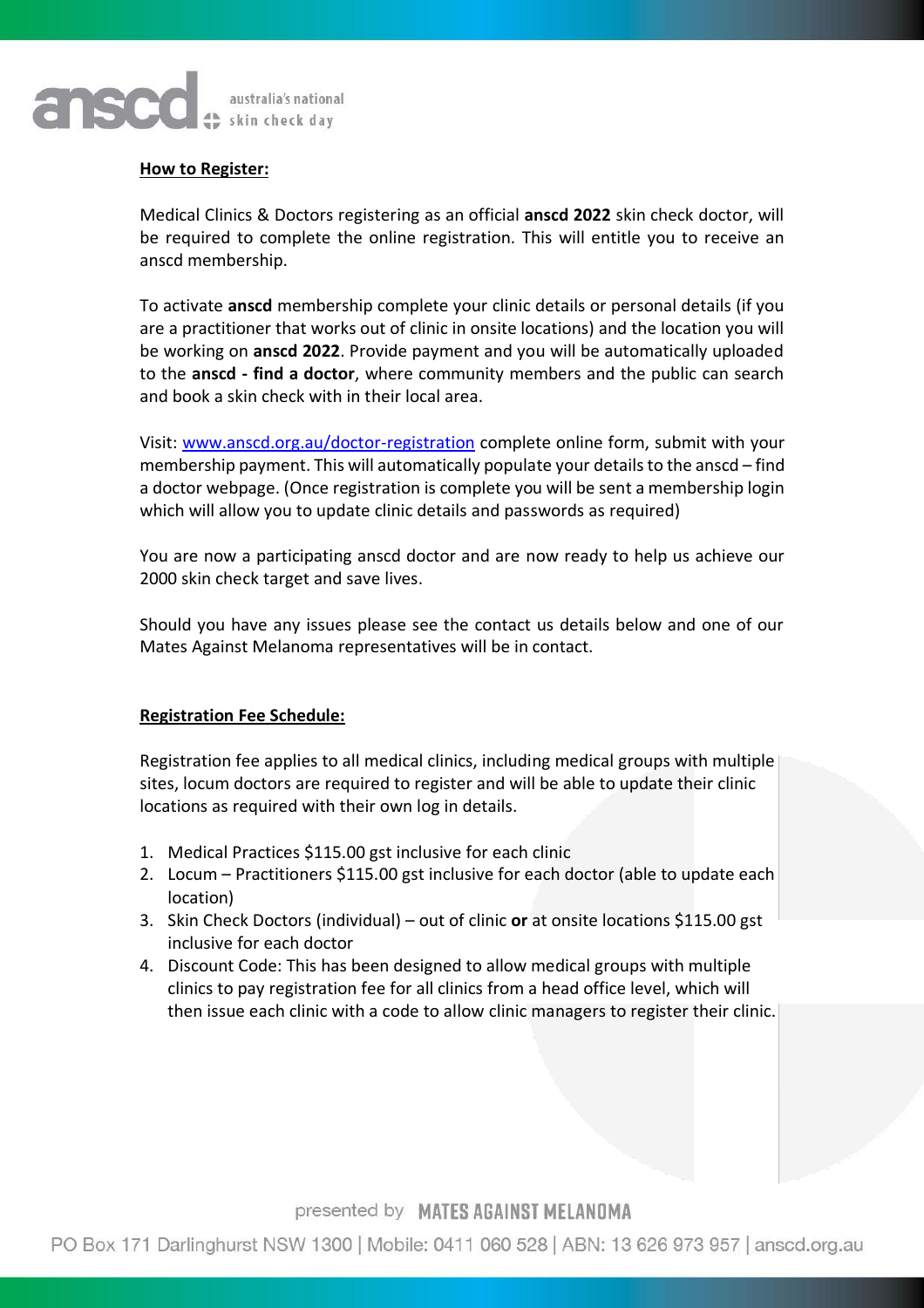

## **Payment Information:**

We are accepting online credit & debit card payment for Australia's National Skin Check Day, to register please visit: https://www.anscd.org.au **\*Unfortunately, we don't accept American Express or Dinners Club** 

## **Time & Duration of Registration:**

Registration for ANSCD 2021 skin check doctors will remain open, up to and during Thursday 24th February 2022.

Australia's National Skin Check Day website and membership will remain active until  $30<sup>th</sup>$  April 2022. At this time the new annual registration period will begin from the  $1<sup>st</sup>$ May each year giving clinics and doctors a 12 month listing on Australia's National Skin Check Day website, allowing the public to find a skin check doctor within their local area.

## **Doctors Prizes:**

Mates Against Melanoma will have prizes for registered clinics and doctors, which are listed on the doctor's registration page and the full Terms & Conditions listed on the anscd website footer page.

- 1. HealthCert Education 4 x skin cancer medicine training courses with a value of over \$7000
- 2. HEINE Australia DELTA 30 Dermatoscope kits, as our professional equipment partner again for anscd 2022. (Number of devices will be confirmed shortly)

Australia's National Skin Check Day (anscd) clinics & doctors wishing to win available prizes, will be required to provide the following information within the required dates and times:

- 1. Actual number of skin checks performed by 6pm **Friday 25th February 2021**
	- $\circ$  suspicious spots to be monitored
	- o Number of biopsy's completed
- 2. Biopsy results by 6pm **Friday 11th March 2021**
	- o Melanoma's
	- o Basal cell Carcinoma
	- o Squamous cell Carcinoma
	- o Merkel cell cancer
	- o Other skin cancer

## presented by MATES AGAINST MELANOMA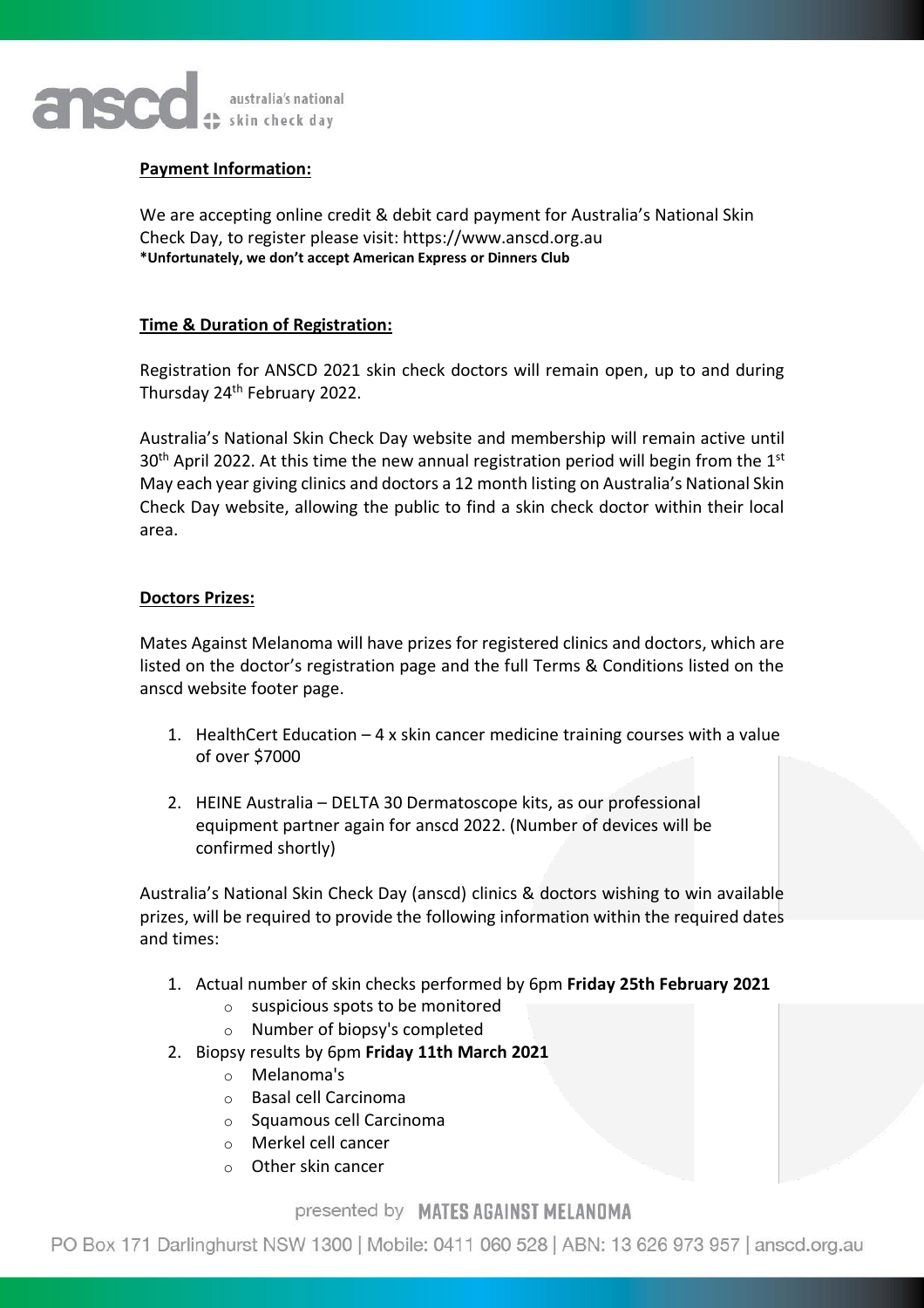

### **Terms & Conditions of Registration**

### **anscd Registration:**

As part of being registered and listed on the anscd website, you are required to provide the following data: number of skin checks, biopsies, suspicious spots found on Australia's National Skin Check Day and provide results (non-identifiable data) from biopsies performed, once received.

#### **Prizes:**

To be in the running to win prizes you must have supplied all requested information, listed above: number of skin check consultations performed, suspicious spots, Melanoma's, Basal Cell Carcinoma's, Squamous Cell Carcinoma's, Merkel Cell Cancer & other skin cancers, as outlined in our competition T&C's. Please email non identifiable data to:  $info@mann.org.au$  complete with the name of clinic & doctor.

Mates Against Melanoma and prize providers and associated businesses, their staff, contractors, family, clinicians, doctors, nurses are excluded from entering or winning any individual prize or packaged prizes that may be on offer.

HealthCert and associated businesses, NSCC, staff, contractors, family, clinicians, doctors, nurses are excluded from entering or winning any individual prize or any prize that may be part of a package, which includes a HealthCert skin cancer medicine or surgery training course, that is provided to Mates Against Melanoma for anscd 2022.

HEINE Australia, staff, contractors, family, clinicians, doctors, nurses are excluded from entering or winning any individual prize or any prize that may be part of a package which includes a HEINE Australia product, that is provided to Mates Against Melanoma for anscd 2022.

Even though you are unable to win any prizes you will still play a major role in helping us achieve our national skin check target and saving lives.

### **Contact Us:**

If you should have any issues registering your clinic/practice or as an individual practitioner, please contact Mates Against Melanoma on [info@mam.org.au](mailto:info@mam.org.au) outlining your questions. Please include your name, clinic name and contact details and one of our representatives will be in contact.

## presented by MATES AGAINST MELANOMA